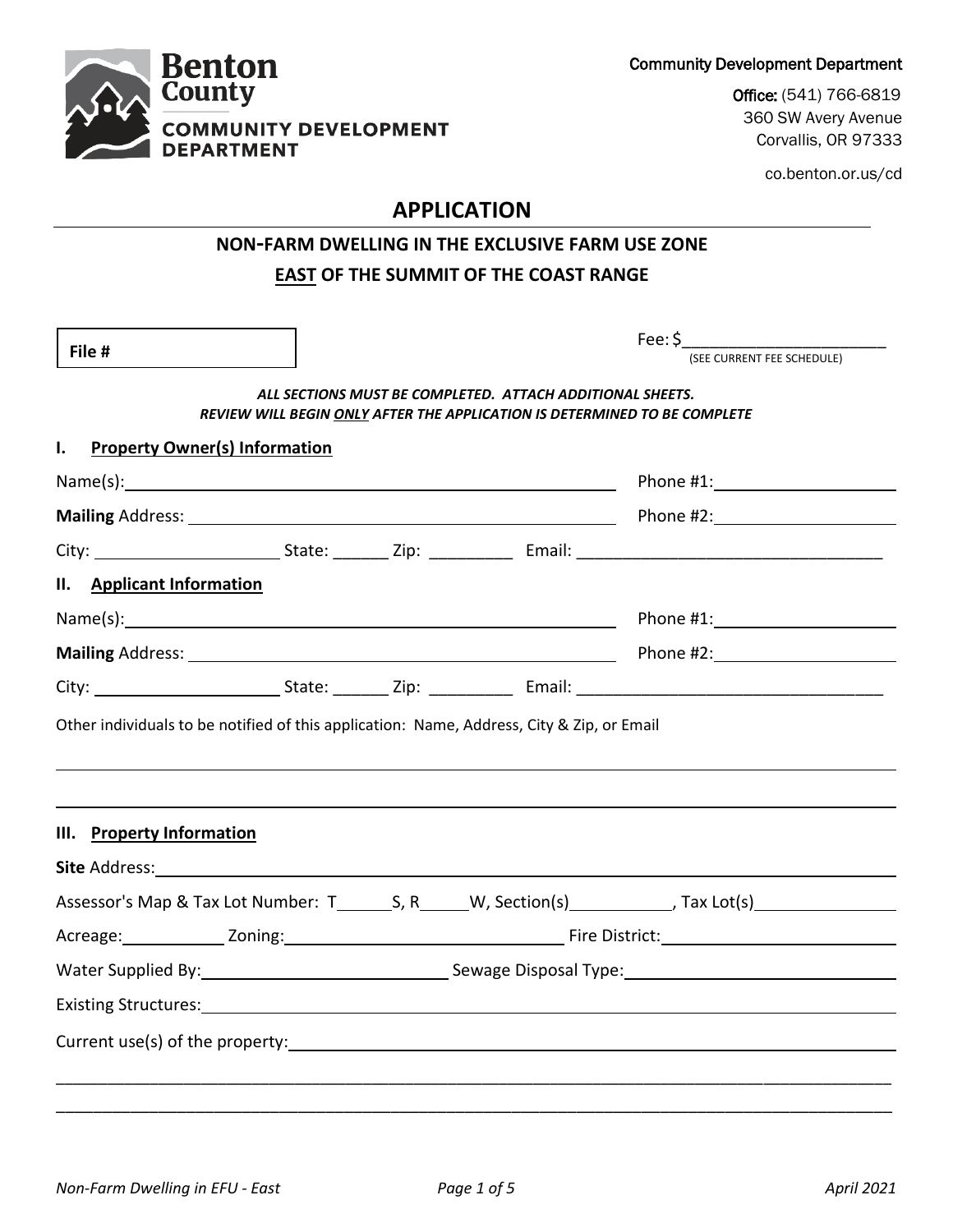**IV. Attached Documentation:** With all land use applications, the "burden of proof" is on the applicant. It is important that you provide **ALL** the information listed on the following pages at the time you submit your application. The processing of your application does not begin until after the application is determined to be complete.

Please indicate this property's Standard Industrial Class – SIC Code:

- $\Box$  001-Not in Production  $\Box$  017-Fruits and Tree Nuts
- □ 002-Cons. Reserve Prog. (CRP) □ 018-Hort. Specialties Crops
- 
- $\Box$  011-Cash Grains
- $\Box$  021-Livestock □ 024-Dairy Farms
- $\Box$  013-Field Crops  $\Box$  016-Vegetables & Melons
- - $\Box$  025-Poultry and Eggs
- $\Box$  027-Animal Specialties
- □ 029-Gen. Farm, Primarily Livestock
- $\Box$  081-Forestry including woodlots
- □ 082-Christmas Trees

### **Required Information**

**To be approved, an application for a non-farm dwelling in the Exclusive Farm Use Zone must demonstrate that all the review criteria in Benton County Code (BCC) Section 53.215, 53.220, 55.215, and 55.220 are met. If any of these criteria (presented below) are not met, the dwelling will be denied.** The siting standards in BCC 55.405 and the development standards of BCC Chapter 99 will apply. Copies of these sections of the County Code are available at the Community Development Department and online:

https://www.co.benton.or.us/planning. The information listed below must be submitted with the application and will be used to determine if the application complies with Development Code requirements.

- 1. Was the property created prior to January 1, 1993? \_\_\_\_\_\_\_ (Yes or No)
- 2. Are there any existing dwellings on the subject property?
- 3. Describe how this property, and any adjacent properties in the same ownership, as a whole, are "generally unsuitable for the production of farm crops and livestock, considering the terrain, adverse soil or land conditions, drainage and flooding, vegetation, location and size of the tract."
- 4. If this property or any adjacent properties in the same ownership are under forest tax deferral assessment, describe how they are "generally unsuitable land for the production of merchantable tree species recognized by the Forest Practices Rules, considering the terrain, adverse soil or land conditions, drainage and flooding, vegetation, location and size of the parcel or lot."
- 5. Identify all the soils on the entire property. Provide information on the acreage and percentage of each soil type. Would the dwelling be sited on a property "that is predominantly composed of Class IV through Class VIII soils that would not, when irrigated, be classified as prime, unique, Class I or Class II soils"?
- 6. Attach an accurate scale drawing of the property, showing the locations of existing structures, roads, water supply, septic drainfields, wells, easements, driveways, etc., and the tentative location of all proposed structures and improvements. Show setback distances to property lines for all structures and improvements. Label all tax lots. The proposed dwelling and all other structures shall be sited in compliance with BCC 55.405 and Chapter 99.
- 7. Are there any easements benefitting or encumbering the subject property? (Yes or No) If you are unsure, you need to have a title search conducted. Attach a copy of all easements benefitting or encumbering the subject property, whether access, septic drainfield, utility, etc.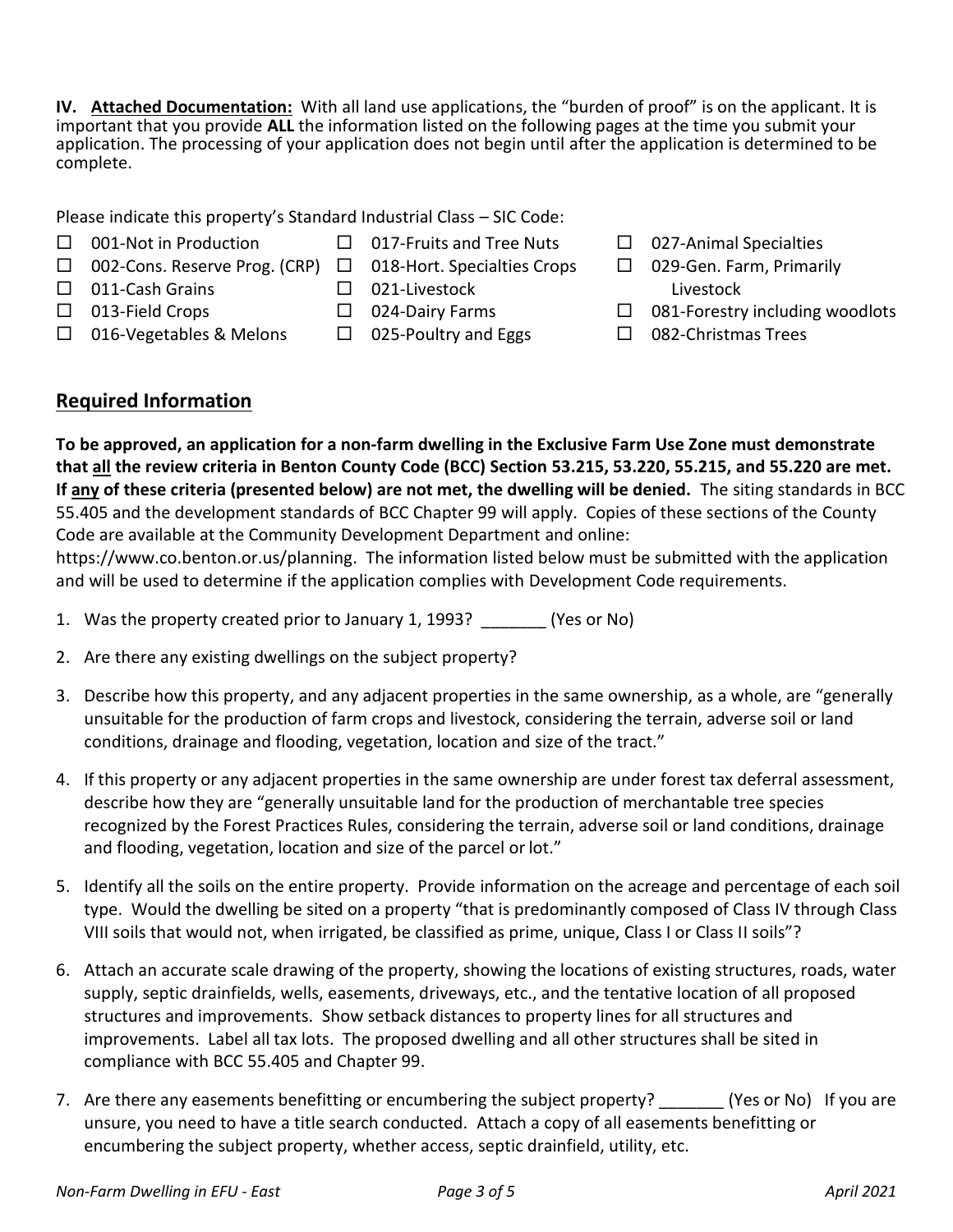- 8. Is the only access or proposed access to the property via a road that crosses a railroad? (Yes or No) If yes, draw the location on your map and explain here:
- 9. A copy of the most recent deed(s) covering the subject property and any adjacent property in the same ownership. Do you own any adjacent properties? \_\_\_\_\_\_\_ (Yes or No) If yes, indicate on the drawing.
- 10. Describe how the dwelling would or would not seriously interfere with accepted farming and forestry practices on surrounding lands, with the character of the area, or with the purpose of the zone.
- 11. Describe how the dwelling would or would not force a significant change in accepted farming or forestry practices on surrounding lands devoted to farm or forest use.
- 12. Describe how the dwelling would or would not significantlyincrease the cost of accepted farming or forestry practices on surrounding lands.
- 13. Is the subject property under forest assessment? If yes, describe how the dwelling will be compatible with forest practices including, but not limited to harvesting, aerial spraying, slash burning, and chemical applications, as described in ORS 527.620(6).
- 14. Describe how the dwelling would or would not impose an undue burden on any public improvements, facilities, utilities, or services available to the area.
- 15. Describe any special measures you propose to undertake to minimize any potential negative impacts on surrounding properties and public services, and to ensure compliance with the purpose of the zone and provisions of Benton County Code and Oregon Revised Statutes. Consider such features as: location of the dwelling on the property; road capacities in the area; driveway location; landscape or fencing separations; exterior lighting; drainage.
- 16. Is there a well or spring on the property? \_\_\_\_\_\_\_\_\_\_ Attach copies of any records you have available. A dwelling building permit cannot be approved if the well or spring does not meet the requirements in BCC Chapter 99. Is there an approved site for a septic system on the property? Please attach copies of any records you have available. A dwelling building permit cannot be approved if the dwelling's sewage disposal does not meet the requirements in BCC Chapter 99. The applicant should discuss the sequencing of the well drilling, septic approval, and non-farm dwelling application with a County planner.

#### **Acknowledgements**

- 1. As a Condition of Approval, the dwelling would be required to be sited at least 300 feet from property zoned for resource use, or shall conform to this standard to the greatest extent possible. This requirement might not be applied to setbacks adjacent to a public road or unconstructed right-of-way. All owners must initial here that they recognize this requirement:
- 2. If the property is in a significant big game habitat area as identified in the Natural Resources and Hazards Background Report, then the Planning Official will ask Oregon Department of Fish and Wildlife how consistent the dwelling would be with significant habitat values. The County will make findings regarding consistency.
- 3. State law requires that prior to the establishment of a nonfarm dwelling, the entire subject property shall be disqualified from farm use and forest use property tax valuation and all taxes and penalties paid. The disqualified parcel would not be eligible for future farm use taxation value. Is the property currently under farm or forest tax deferral? \_\_\_\_\_\_\_\_\_\_\_ Check with the Tax Assessor's Office to determine applicable tax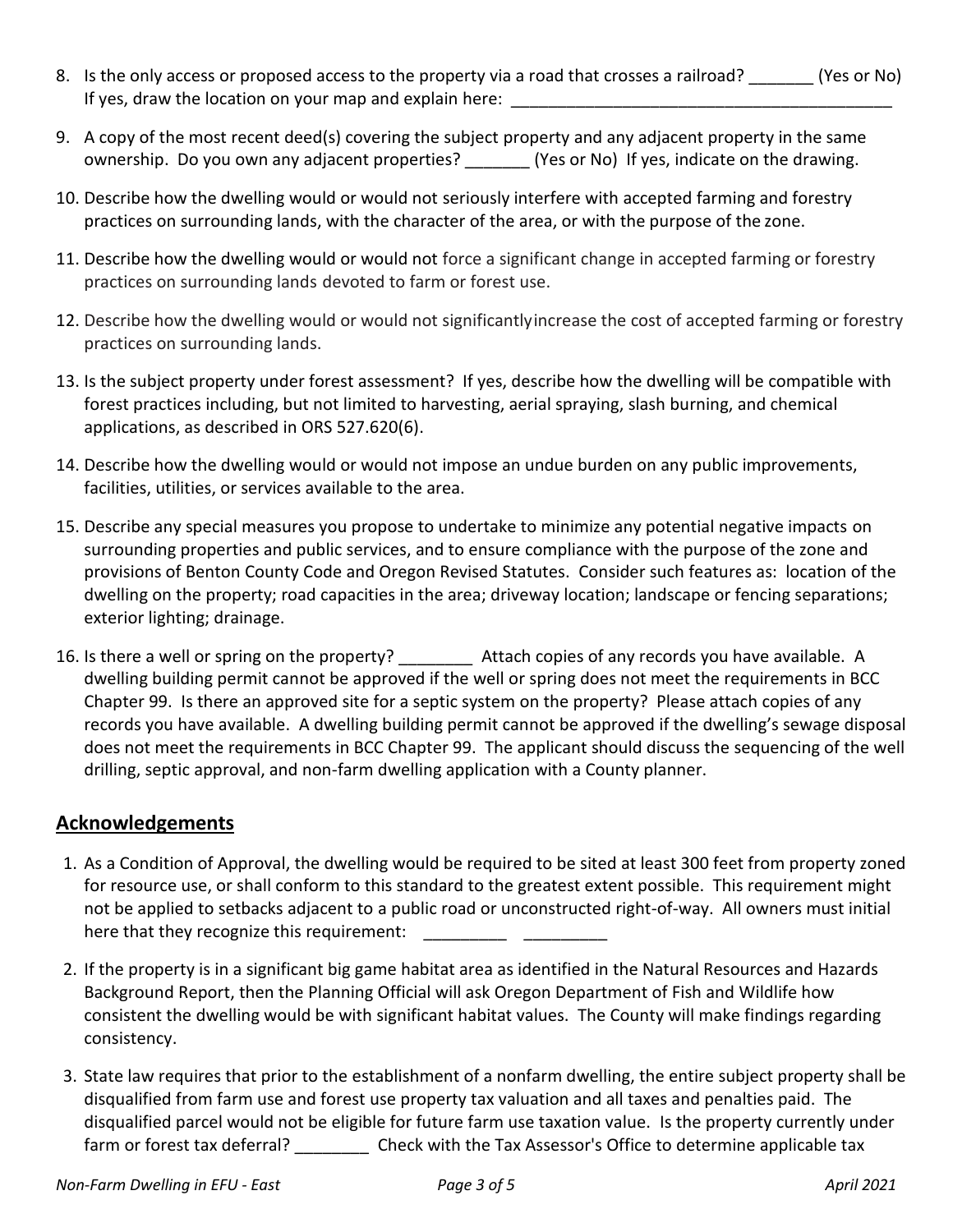penalties (541-766-6855). The name of the representative you spoke with is: Payment would be a Condition of Approval.

- 4. As a Condition of Approval, the property owner would be required to sign for recording a covenant acknowledging the rights of surrounding property owners to conduct farm and forestry operations and recognizes the hazards likely to occur in the area, including noise, smoke, herbicide and pesticide spraying, slash burning, timber cutting, crown fires, hunting, and the use by big game, bears, and cougar. The covenant states that the grantee and heirs, assigns and lessees acknowledge "the need to avoid activities that negatively impact nearby farm or forest uses" and agree to bring no legal action regarding the aforementioned uses. All owners must initial here that they recognize this requirement:
- 5. If the County determines that the dwelling would materially alter the stability of the overall land use pattern of the area, the dwelling application will be denied. To determine whether the proposed nonfarm dwelling would alter the stability of the land use pattern in the area, the County will consider the cumulative impact of possible new nonfarm dwellings and parcels on the other properties in the area similarly situated. To address this standard this County will:
	- (i) Identify a study area for the cumulative impacts analysis. The study area shall include at least 2000 acres or a smaller area not less than 1000 acres, if the smaller area is a distinct agricultural area based on topography, soil types, land use pattern, or the type of farm or ranch operations or practices that distinguish it from other, adjacent agricultural areas. Findings shall describe the study area, its boundaries, the location of the subject parcel within this area, why the selected area is representative of the land use pattern surrounding the subject parcel and isadequate to conduct the analysis required by this standard. Lands zoned for rural residential or other urban or non-resource uses would not be included in the studyarea.
	- (ii) Identify within the study area the broad types of farm uses (irrigated or non-irrigated crops, pasture or grazing lands), the number, location and type of existingdwellings (farm, nonfarm, hardship, etc.), and the dwelling development trends since 1993. Determine the potential number of nonfarm/lotof-record dwellings that could be approved under subsection 55.220 and subsection 55.230 of this rule, including identification of predominant soil classifications, the parcels created prior to January 1, 1993 and the parcels larger than the minimum lot size that may be divided to create new parcels for nonfarm dwellings under ORS 215.263(4). The findings would describe the existing land use pattern of the study area including the distribution and arrangement of existing uses and the land use pattern that could result from approval of the possible nonfarm dwellings under this subparagraph.
	- (iii) Determine whether approval of the proposed nonfarm/lot-of-record dwellings together with existing nonfarm dwellings will materially alter the stability of the land use pattern in the area. The stability of the land use pattern will be materially altered if the cumulative effect of existing and potential nonfarm dwellings will make it more difficult for the existing types of farms in the area to continue operation due to diminished opportunities to expand, purchase or lease farmland, acquire water rights or diminish the number of tracts or acreage in farm use in a manner that will destabilize the overall character of the study area.

All owners must initial here that they recognize this requirement:

\_\_\_\_\_\_\_\_\_